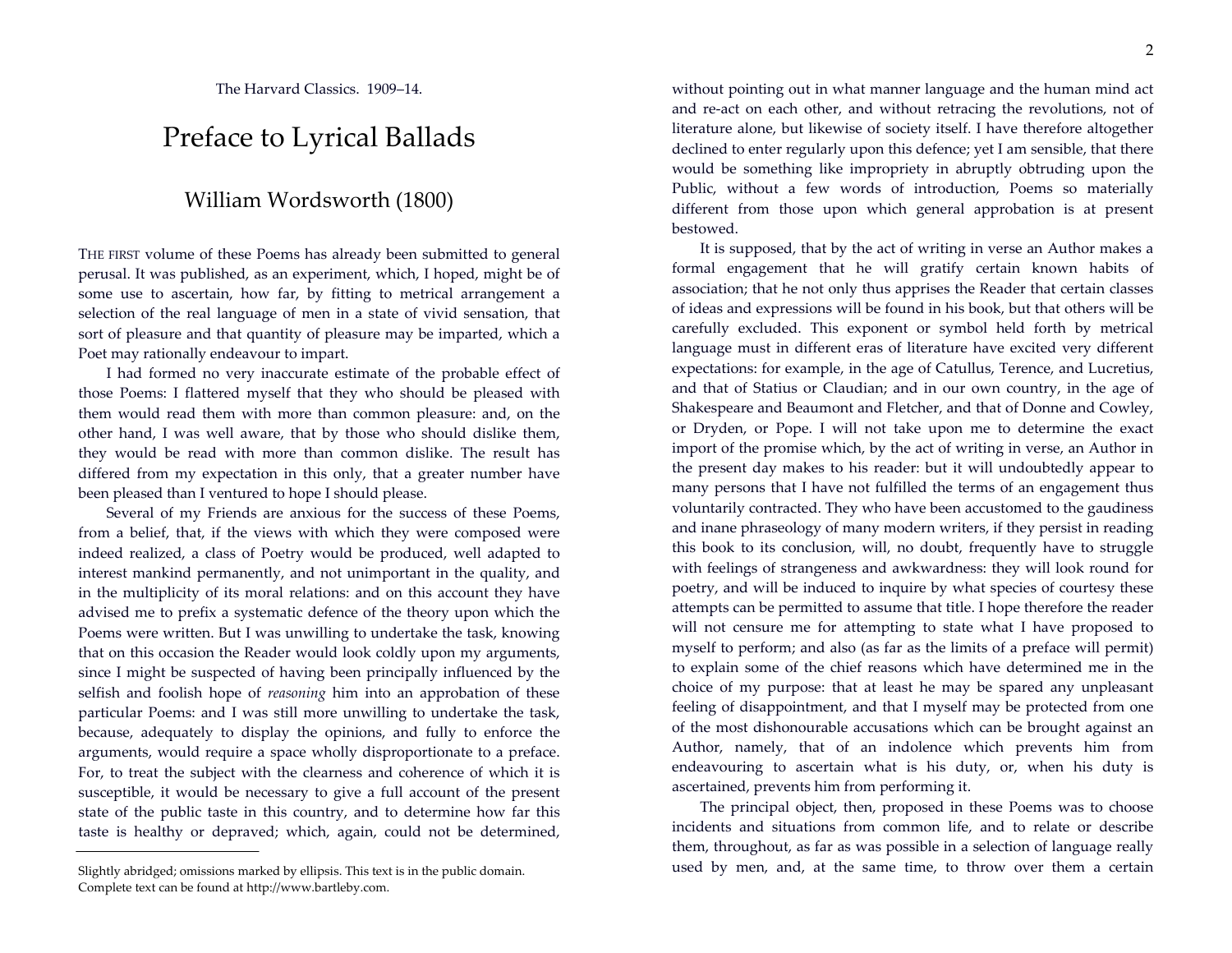colouring of imagination, whereby ordinary things should be presented to the mind in an unusual aspect; and, further, and above all, to make these incidents and situations interesting by tracing in them, truly though not ostentatiously, the primary laws of our nature: chiefly, as far as regards the manner in which we associate ideas in a state of excitement. Humble and rustic life was generally chosen, because, in that condition, the essential passions of the heart find a better soil in which they can attain their maturity, are less under restraint, and speak a plainer and more emphatic language; because in that condition of life our elementary feelings coexist in a state of greater simplicity, and, consequently, may be more accurately contemplated, and more forcibly communicated; because the manners of rural life germinate from those elementary feelings, and, from the necessary character of rural occupations, are more easily comprehended, and are more durable; and, lastly, because in that condition the passions of men are incorporated with the beautiful and permanent forms of nature. The language, too, of these men has been adopted (purified indeed from what appear to be its real defects, from all lasting and rational causes of dislike or disgust) because such men hourly communicate with the best objects from which the best part of language is originally derived; and because, from their rank in society and the sameness and narrow circle of their intercourse, being less under the influence of social vanity, they convey their feelings and notions in simple and unelaborated expressions. Accordingly, such a language, arising out of repeated experience and regular feelings, is a more permanent, and a far more philosophical language, than that which is frequently substituted for it by Poets, who think that they are conferring honour upon themselves and their art, in proportion as they separate themselves from the sympathies of men, and indulge in arbitrary and capricious habits of expression, in order to furnish food for fickle tastes, and fickle appetites, of their own creation.<sup>1</sup>

I cannot, however, be insensible to the present outcry against the triviality and meanness, both of thought and language, which some of my contemporaries have occasionally introduced into their metrical

compositions; and I acknowledge that this defect, where it exists, is more dishonourable to the Writer's own character than false refinement or arbitrary innovation, though I should contend at the same time, that it is far less pernicious in the sum of its consequences. From such verses the Poems in these volumes will be found distinguished at least by one mark of difference, that each of them has a worthy *purpose.* Not that I always began to write with a distinct purpose formerly conceived; but habits of meditation have, I trust, so prompted and regulated my feelings, that my descriptions of such objects as strongly excite those feelings, will be found to carry along with them a *purpose.* If this opinion be erroneous, I can have little right to the name of a Poet. For all good poetry is the spontaneous overflow of powerful feelings: and though this be true, Poems to which any value can be attached were never produced on any variety of subjects but by a man who, being possessed of more than usual organic sensibility, had also thought long and deeply. For our continued influxes of feeling are modified and directed by our thoughts, which are indeed the representatives of all our past feelings; and, as by contemplating the relation of these general representatives to each other, we discover what is really important to men, so, by the repetition and continuance of this act, our feelings will be connected with important subjects, till at length, if we be originally possessed of much sensibility, such habits of mind will be produced, that, by obeying blindly and mechanically the impulses of those habits, we shall describe objects, and utter sentiments, of such a nature, and in such connexion with each other, that the understanding of the Reader must necessarily be in some degree enlightened, and his affections strengthened and purified.

It has been said that each of these poems has a purpose. Another circumstance must be mentioned which distinguishes these Poems from the popular Poetry of the day; it is this, that the feeling therein developed gives importance to the action and situation, and not the action and situation to the feeling.

A sense of false modesty shall not prevent me from asserting, that the Reader's attention is pointed to this mark of distinction, far less for the sake of these particular Poems than from the general importance of the subject. The subject is indeed important! For the human mind is capable of being excited without the application of gross and violent stimulants; and he must have a very faint perception of its beauty and dignity who does not know this, and who does not further know, that one being is elevated above another, in proportion as he possesses this capability. It has therefore appeared to me, that to endeavour to produce

<sup>&</sup>lt;sup>1</sup> I here use the word 'Poetry' (though against my own judgement) as opposed to the word Prose, and synonymous with metrical composition. But much confusion has been introduced into criticism by this contradistinction of Poetry and Prose, instead of the more philosophical one of Poetry and Matter of Fact, or Science. The only *strict* antithesis to Prose is Metre; nor is this, in truth, a strict antithesis, because lines and passages of metre so naturally occur in writing prose, that it would be scarcely possible to avoid them, even were it desirable.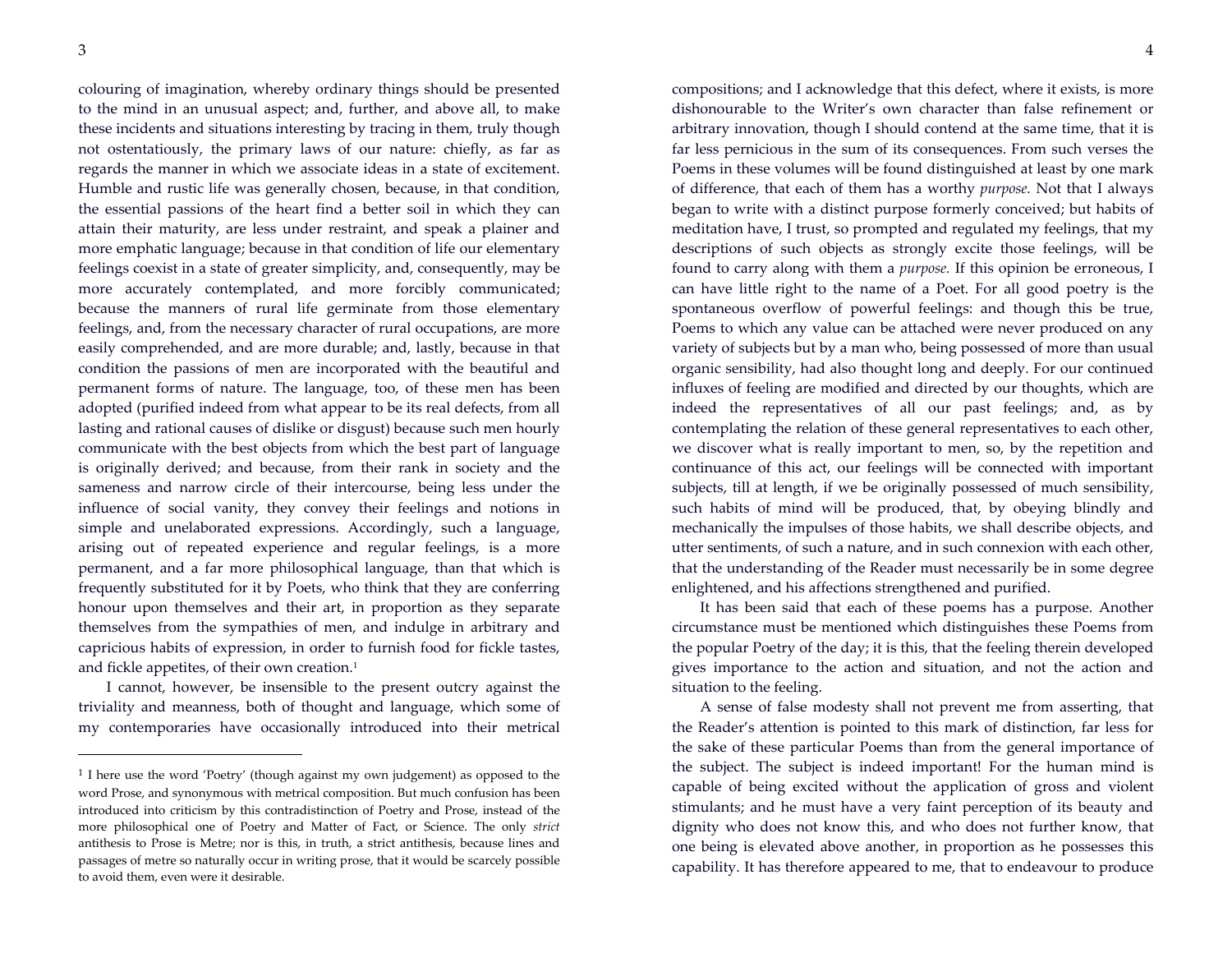or enlarge this capability is one of the best services in which, at any period, a Writer can be engaged; but this service, excellent at all times, is especially so at the present day. For a multitude of causes, unknown to former times, are now acting with a combined force to blunt the discriminating powers of the mind, and, unfitting it for all voluntary exertion, to reduce it to a state of almost savage torpor. The most effective of these causes are the great national events which are daily taking place, and the increasing accumulation of men in cities, where the uniformity of their occupations produces a craving for extraordinary incident, which the rapid communication of intelligence hourly gratifies. To this tendency of life and manners the literature and theatrical exhibitions of the country have conformed themselves. The invaluable works of our elder writers, I had almost said the works of Shakespeare and Milton, are driven into neglect by frantic novels, sickly and stupid German Tragedies, and deluges of idle and extravagant stories in verse.—When I think upon this degrading thirst after outrageous stimulation, I am almost ashamed to have spoken of the feeble endeavour made in these volumes to counteract it; and, reflecting upon the magnitude of the general evil, I should be oppressed with no dishonourable melancholy, had I not a deep impression of certain inherent and indestructible qualities of the human mind, and likewise of certain powers in the great and permanent objects that act upon it, which are equally inherent and indestructible; and were there not added to this impression a belief, that the time is approaching when the evil will be systematically opposed, by men of greater powers, and with far more distinguished success.

Having dwelt thus long on the subjects and aim of these Poems, I shall request the Reader's permission to apprise him of a few circumstances relating to their *style,* in order, among other reasons, that he may not censure me for not having performed what I never attempted. The Reader will find that personifications of abstract ideas rarely occur in these volumes; and are utterly rejected, as an ordinary device to elevate the style, and raise it above prose. My purpose was to imitate, and, as far as possible, to adopt the very language of men; and assuredly such personifications do not make any natural or regular part of that language. They are, indeed, a figure of speech occasionally prompted by passion, and I have made use of them as such; but have endeavoured utterly to reject them as a mechanical device of style, or as a family language which Writers in metre seem to lay claim to by prescription. I have wished to keep the Reader in the company of flesh and blood, persuaded that by so doing I shall interest him. Others who

pursue a different track will interest him likewise; I do not interfere with their claim, but wish to prefer a claim of my own. There will also be found in these volumes little of what is usually called poetic diction; as much pains has been taken to avoid it as is ordinarily taken to produce it; this has been done for the reason already alleged, to bring my language near to the language of men; and further, because the pleasure which I have proposed to myself to impart, is of a kind very different from that which is supposed by many persons to be the proper object of poetry. Without being culpably particular, I do not know how to give my Reader a more exact notion of the style in which it was my wish and intention to write, than by informing him that I have at all times endeavoured to look steadily at my subject; consequently, there is I hope in these Poems little falsehood of description, and my ideas are expressed in language fitted to their respective importance. Something must have been gained by this practice, as it is friendly to one property of all good poetry, namely, good sense: but it has necessarily cut me off from a large portion of phrases and figures of speech which from father to son have long been regarded as the common inheritance of Poets. I have also thought it expedient to restrict myself still further, having abstained from the use of many expressions, in themselves proper and beautiful, but which have been foolishly repeated by bad Poets, till such feelings of disgust are connected with them as it is scarcely possible by any art of association to overpower.

If in a poem there should be found a series of lines, or even a single line, in which the language, though naturally arranged, and according to the strict laws of metre, does not differ from that of prose, there is a numerous class of critics, who, when they stumble upon these prosaisms, as they call them, imagine that they have made a notable discovery, and exult over the Poet as over a man ignorant of his own profession. Now these men would establish a canon of criticism which the Reader will conclude he must utterly reject, if he wishes to be pleased with these volumes. and it would be a most easy task to prove to him, that not only the language of a large portion of every good poem, even of the most elevated character, must necessarily, except with reference to the metre, in no respect differ from that of good prose, but likewise that some of the most interesting parts of the best poems will be found to be strictly the language of prose when prose is well written. The truth of this assertion might be demonstrated by innumerable passages from almost all the poetical writings, even of Milton himself. to illustrate the subject in a general manner, I will here adduce a short composition of Gray, who was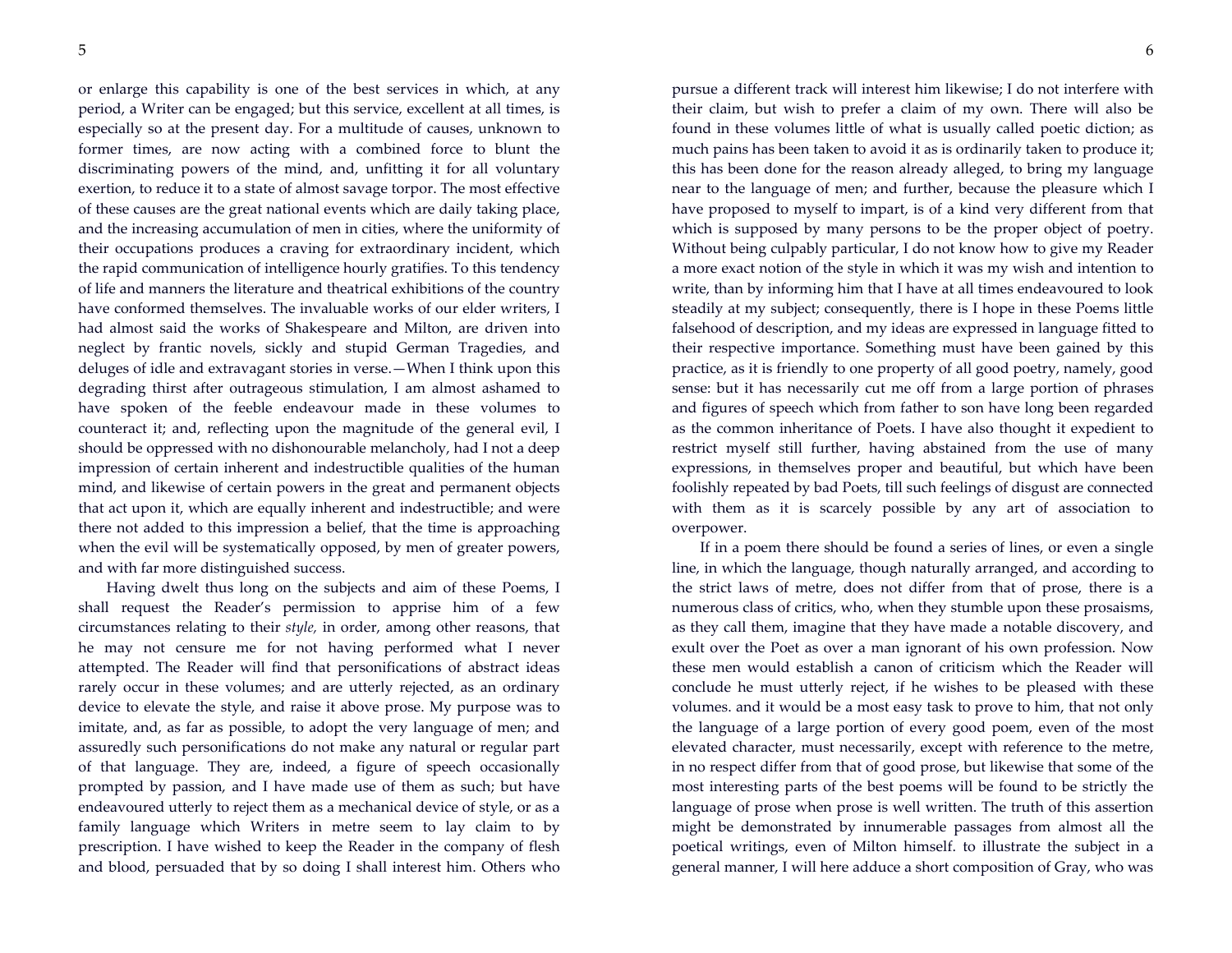at the head of those who, by their reasonings, have attempted to widen the space of separation betwixt Prose and Metrical composition, and was more than any other man curiously elaborate in the structure of his own poetic diction.

> In vain to me the smiling mornings shine, And reddening Phœbus lifts his golden fire: The birds in vain their amorous descant join, Or cheerful fields resume their green attire. These ears, alas! for other notes repine; *A different object do these eyes require; My lonely anguish melts no heart but mine; And in my breast the imperfect joys expire;* Yet morning smiles the busy race to cheer, And new-born pleasure brings to happier men; 10 The fields to all their wonted tribute bear; To warm their little loves the birds complain. *I fruitless mourn to him that cannot hear, And weep the more because I weep in vain.*

It will easily be perceived, that the only part of this Sonnet which is of any value is the lines printed in Italics; it is equally obvious, that, except in the rhyme, and in the use of the single word 'fruitless' for fruitlessly, which is so far a defect, the language of these lines does in no respect differ from that of prose.

By the foregoing quotation it has been shown that the language of Prose may yet be well adapted to Poetry; and it was previously asserted, that a large portion of the language of every good poem can in no respect differ from that of good Prose. We will go further. It may be safely affirmed, that there neither is, nor can be, any *essential* difference between the language of prose and metrical composition. We are fond of tracing the resemblance between Poetry and Painting, and, accordingly, we call them Sisters: but where shall we find bonds of connexion sufficiently strict to typify the affinity betwixt metrical and prose composition? They both speak by and to the same organs; the bodies in which both of them are clothed may be said to be of the same substance, their affections are kindred, and almost identical, not necessarily differing even in degree;

Poetry<sup>2</sup> sheds no tears 'such as Angels weep,' but natural and human tears; she can boast of no celestial choir that distinguishes her vital juices from those of prose; the same human blood circulates through the veins of them both….

Taking up the subject, then, upon general grounds, let me ask, what is meant by the word Poet? What is a Poet? to whom does he address himself? and what language is to be expected from him?—He is a man speaking to men: a man, it is true, endowed with more lively sensibility, more enthusiasm and tenderness, who has a greater knowledge of human nature, and a more comprehensive soul, than are supposed to be common among mankind; a man pleased with his own passions and volitions, and who rejoices more than other men in the spirit of life that is in him; delighting to contemplate similar volitions and passions as manifested in the goings-on of the Universe, and habitually impelled to create them where he does not find them. to these qualities he has added a disposition to be affected more than other men by absent things as if they were present; an ability of conjuring up in himself passions, which are indeed far from being the same as those produced by real events, yet (especially in those parts of the general sympathy which are pleasing and delightful) do more nearly resemble the passions produced by real events, than anything which, from the motions of their own minds merely, other men are accustomed to feel in themselves:— whence, and from practice, he has acquired a greater readiness and power in expressing what he thinks and feels, and especially those thoughts and feelings which, by his own choice, or from the structure of his own mind, arise in him without immediate external excitement.

But whatever portion of this faculty we may suppose even the greatest Poet to possess, there cannot be a doubt that the language which it will suggest to him, must often, in liveliness and truth, fall short of that which is uttered by men in real life, under the actual pressure of those passions, certain shadows of which the Poet thus produces, or feels to be produced, in himself.

However exalted a notion we would wish to cherish of the character of a Poet, it is obvious, that while he describes and imitates passions, his employment is in some degree mechanical, compared with the freedom and power of real and substantial action and suffering. So that it will be

<sup>&</sup>lt;sup>2</sup> As sensibility to harmony of numbers, and the power of producing it, are invariably attendants upon the faculties above specified, nothing has been said upon those requisites.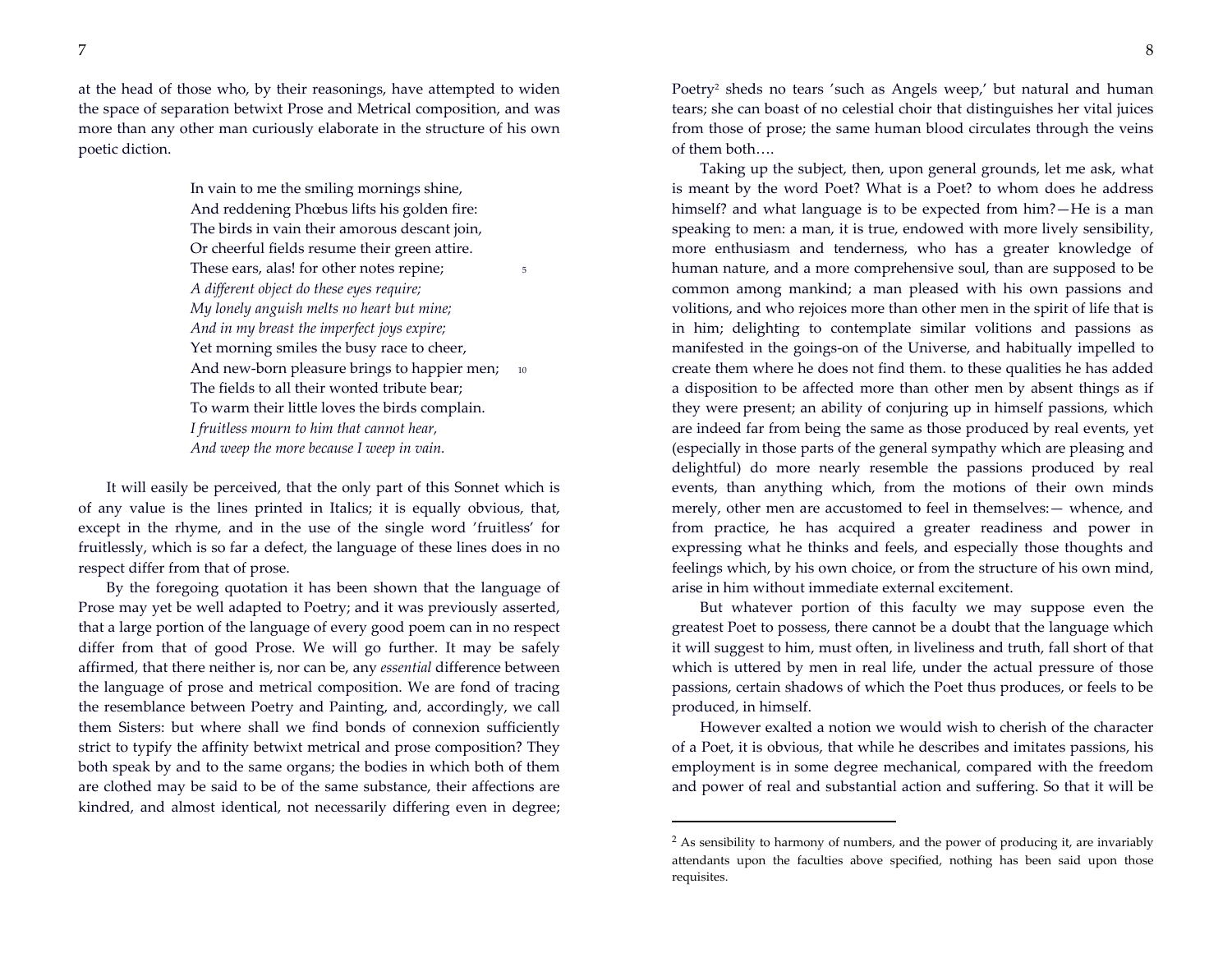the wish of the Poet to bring his feelings near to those of the persons whose feelings he describes, nay, for short spaces of time, perhaps, to let himself slip into an entire delusion, and even confound and identify his own feelings with theirs; modifying only the language which is thus suggested to him by a consideration that he describes for a particular purpose, that of giving pleasure. Here, then, he will apply the principle of selection which has been already insisted upon. He will depend upon this for removing what would otherwise be painful or disgusting in the passion; he will feel that there is no necessity to trick out or to elevate nature: and, the more industriously he applies this principle, the deeper will be his faith that no words, which *his* fancy or imagination can suggest, will be to be compared with those which are the emanations of reality and truth.

But it may be said by those who do not object to the general spirit of these remarks, that, as it is impossible for the Poet to produce upon all occasions language as exquisitely fitted for the passion as that which the real passion itself suggests, it is proper that he should consider himself as in the situation of a translator, who does not scruple to substitute excellencies of another kind for those which are unattainable by him; and endeavours occasionally to surpass his original, in order to make some amends for the general inferiority to which he feels that he must submit. But this would be to encourage idleness and unmanly despair. Further, it is the language of men who speak of what they do not understand; who talk of Poetry as of a matter of amusement and idle pleasure; who will converse with us as gravely about a *taste* for Poetry, as they express it, as if it were a thing as indifferent as a taste for rope-dancing, or Frontiniac or Sherry. Aristotle, I have been told, has said, that Poetry is the most philosophic of all writing: it is so: its object is truth, not individual and local, but general, and operative; not standing upon external testimony, but carried alive into the heart by passion; truth which is its own testimony, which gives competence and confidence to the tribunal to which it appeals, and receives them from the same tribunal. Poetry is the image of man and nature. The obstacles which stand in the way of the fidelity of the Biographer and Historian, and of their consequent utility, are incalculably greater than those which are to be encountered by the Poet who comprehends the dignity of his art. The Poet writes under one restriction only, namely, the necessity of giving immediate pleasure to a human Being possessed of that information which may be expected from him, not as a lawyer, a physician, a mariner, an astronomer, or a natural philosopher, but as a Man. Except this one restriction, there is no object

standing between the Poet and the image of things; between this, and the Biographer and Historian, there are a thousand.

Nor let this necessity of producing immediate pleasure be considered as a degradation of the Poet's art. It is far otherwise. It is an acknowledgement of the beauty of the universe, an acknowledgement the more sincere, because not formal, but indirect; it is a task light and easy to him who looks at the world in the spirit of love: further, it is a homage paid to the native and naked dignity of man, to the grand elementary principle of pleasure, by which he knows, and feels, and lives, and moves. We have no sympathy but what is propagated by pleasure: I would not be misunderstood; but wherever we sympathize with pain, it will be found that the sympathy is produced and carried on by subtle combinations with pleasure. We have no knowledge, that is, no general principles drawn from the contemplation of particular facts, but what has been built up by pleasure, and exists in us by pleasure alone. The Man of science, the Chemist and Mathematician, whatever difficulties and disgusts they may have had to struggle with, know and feel this. However painful may be the objects with which the Anatomist's knowledge is connected, he feels that his knowledge is pleasure; and where he has no pleasure he has no knowledge. What then does the Poet? He considers man and the objects that surround him as acting and reacting upon each other, so as to produce an infinite complexity of pain and pleasure; he considers man in his own nature and in his ordinary life as contemplating this with a certain quantity of immediate knowledge, with certain convictions, intuitions, and deductions, which from habit acquire the quality of intuitions; he considers him as looking upon this complex scene of ideas and sensations, and finding everywhere objects that immediately excite in him sympathies which, from the necessities of his nature, are accompanied by an overbalance of enjoyment.

To this knowledge which all men carry about with them, and to these sympathies in which, without any other discipline than that of our daily life, we are fitted to take delight, the Poet principally directs his attention. He considers man and nature as essentially adapted to each other, and the mind of man as naturally the mirror of the fairest and most interesting properties of nature. and thus the Poet, prompted by this feeling of pleasure, which accompanies him through the whole course of his studies, converses with general nature, with affections akin to those, which, through labour and length of time, the Man of science has raised up in himself, by conversing with those particular parts of nature which are the objects of his studies. The knowledge both of the Poet and the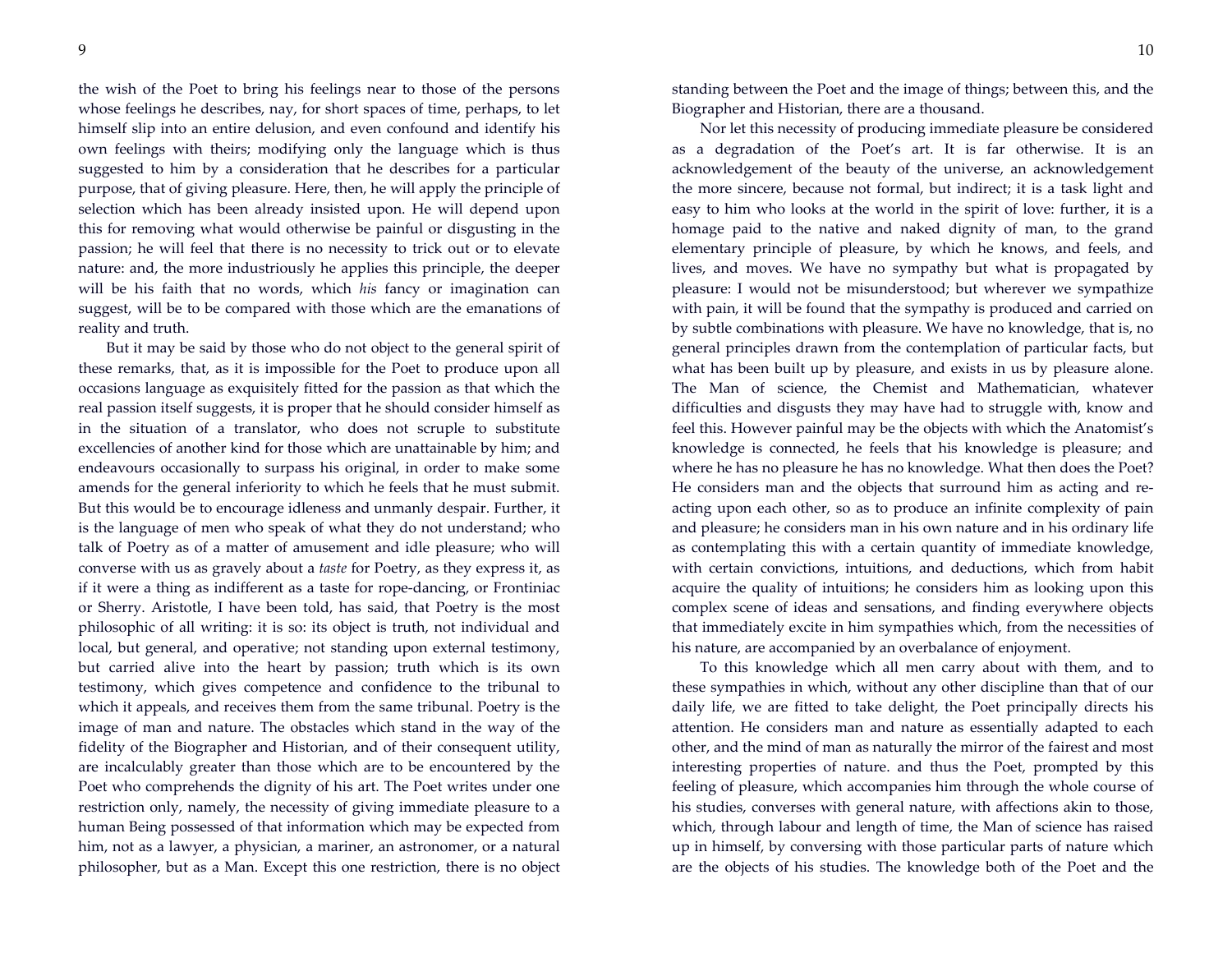Man of science is pleasure; but the knowledge of the one cleaves to us as a necessary part of our existence, our natural and unalienable inheritance; the other is a personal and individual acquisition, slow to come to us, and by no habitual and direct sympathy connecting us with our fellowbeings. The Man of science seeks truth as a remote and unknown benefactor; he cherishes and loves it in his solitude: the Poet, singing a song in which all human beings join with him, rejoices in the presence of truth as our visible friend and hourly companion. Poetry is the breath and finer spirit of all knowledge; it is the impassioned expression which is in the countenance of all Science. Emphatically may it be said of the Poet, as Shakespeare hath said of man, 'that he looks before and after.' He is the rock of defence for human nature; an upholder and preserver, carrying everywhere with him relationship and love. In spite of difference of soil and climate, of language and manners, of laws and customs: in spite of things silently gone out of mind, and things violently destroyed; the Poet binds together by passion and knowledge the vast empire of human society, as it is spread over the whole earth, and over all time. The objects of the Poet's thoughts are everywhere; though the eyes and senses of man are, it is true, his favourite guides, yet he will follow wheresoever he can find an atmosphere of sensation in which to move his wings. Poetry is the first and last of all knowledge—it is as immortal as the heart of man. If the labours of Men of science should ever create any material revolution, direct or indirect, in our condition, and in the impressions which we habitually receive, the Poet will sleep then no more than at present; he will be ready to follow the steps of the Man of science, not only in those general indirect effects, but he will be at his side, carrying sensation into the midst of the objects of the science itself. The remotest discoveries of the Chemist, the Botanist, or Mineralogist, will be as proper objects of the Poet's art as any upon which it can be employed, if the time should ever come when these things shall be familiar to us, and the relations under which they are contemplated by the followers of these respective sciences shall be manifestly and palpably material to us as enjoying and suffering beings. If the time should ever come when what is now called science, thus familiarized to men, shall be ready to put on, as it were, a form of flesh and blood, the Poet will lend his divine spirit to aid the transfiguration, and will welcome the Being thus produced, as a dear and genuine inmate of the household of man.—It is not, then, to be supposed that any one, who holds that sublime notion of Poetry which I have attempted to convey, will break in upon the sanctity and truth of his pictures by transitory and

accidental ornaments, and endeavour to excite admiration of himself by arts, the necessity of which must manifestly depend upon the assumed meanness of his subject.

What has been thus far said applies to Poetry in general; but especially to those parts of composition where the Poet speaks through the mouths of his characters; and upon this point it appears to authorize the conclusion that there are few persons of good sense, who would not allow that the dramatic parts of composition are defective, in proportion as they deviate from the real language of nature, and are coloured by a diction of the Poet's own, either peculiar to him as an individual Poet or belonging simply to Poets in general; to a body of men who, from the circumstance of their compositions being in metre, it is expected will employ a particular language.

It is not, then, in the dramatic parts of composition that we look for this distinction of language; but still it may be proper and necessary where the Poet speaks to us in his own person and character. To this I answer by referring the Reader to the description before given of a Poet. Among the qualities there enumerated as principally conducing to form a Poet, is implied nothing differing in kind from other men, but only in degree. The sum of what was said is, that the Poet is chiefly distinguished from other men by a greater promptness to think and feel without immediate external excitement, and a greater power in expressing such thoughts and feelings as are produced in him in that manner. But these passions and thoughts and feelings are the general passions and thoughts and feelings of men. and with what are they connected? Undoubtedly with our moral sentiments and animal sensations, and with the causes which excite these; with the operations of the elements, and the appearances of the visible universe; with storm and sunshine, with the revolutions of the seasons, with cold and heat, with loss of friends and kindred, with injuries and resentments, gratitude and hope, with fear and sorrow. These, and the like, are the sensations and objects which the Poet describes, as they are the sensations of other men, and the objects which interest them. The Poet thinks and feels in the spirit of human passions. How, then, can his language differ in any material degree from that of all other men who feel vividly and see clearly? It might be *proved* that it is impossible. But supposing that this were not the case, the Poet might then be allowed to use a peculiar language when expressing his feelings for his own gratification, or that of men like himself. But Poets do not write for Poets alone, but for men. Unless therefore we are advocates for that admiration which subsists upon